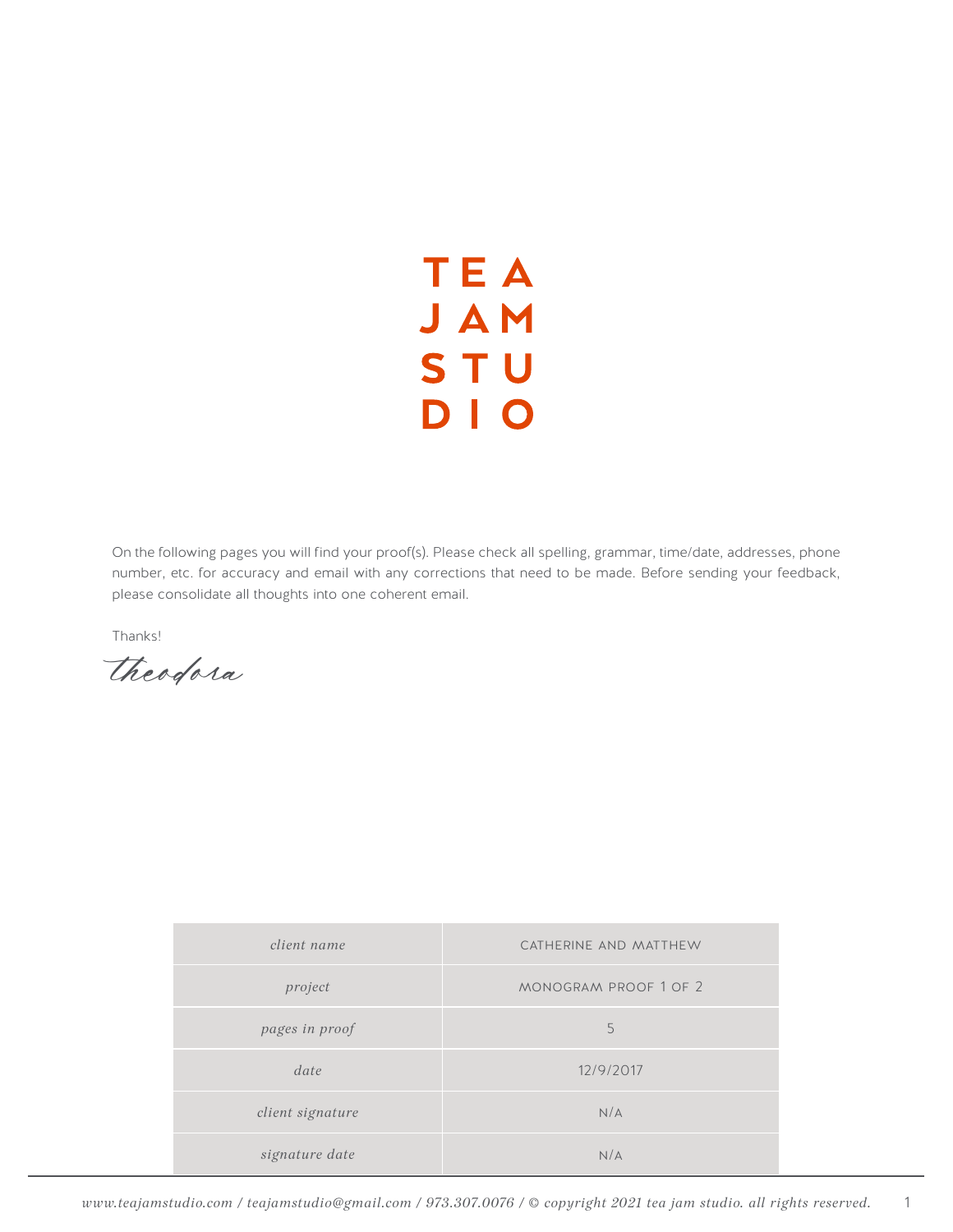

| ITEM: MONOGRAM 1 | SIZE: X | IF APPROVED, INITIAL OR SIGN >>> | N/A |
|------------------|---------|----------------------------------|-----|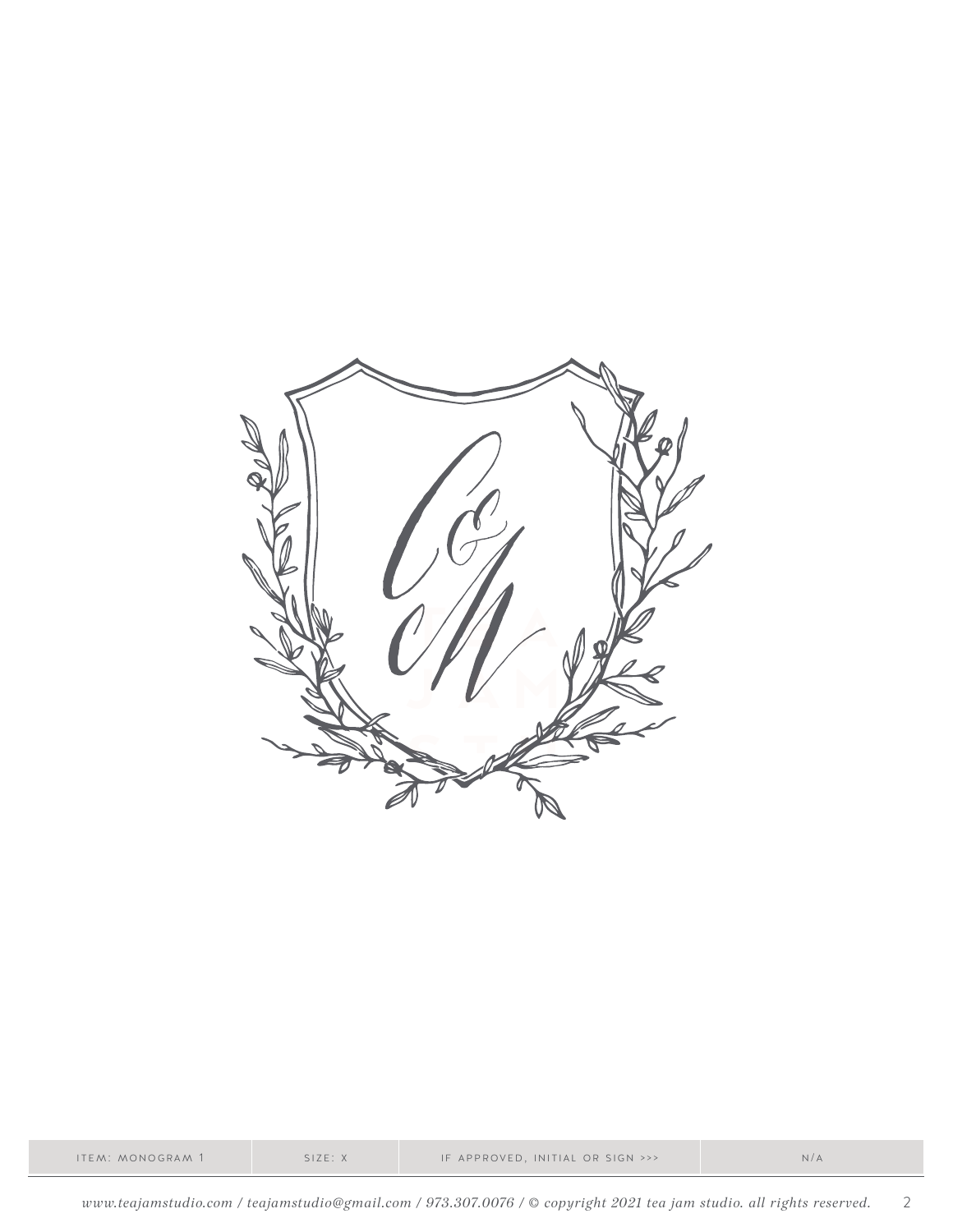

|  | ITEM: MONOGRAM 2 | SIZE: X | IF APPROVED, INITIAL OR SIGN >>> | N/A |
|--|------------------|---------|----------------------------------|-----|
|--|------------------|---------|----------------------------------|-----|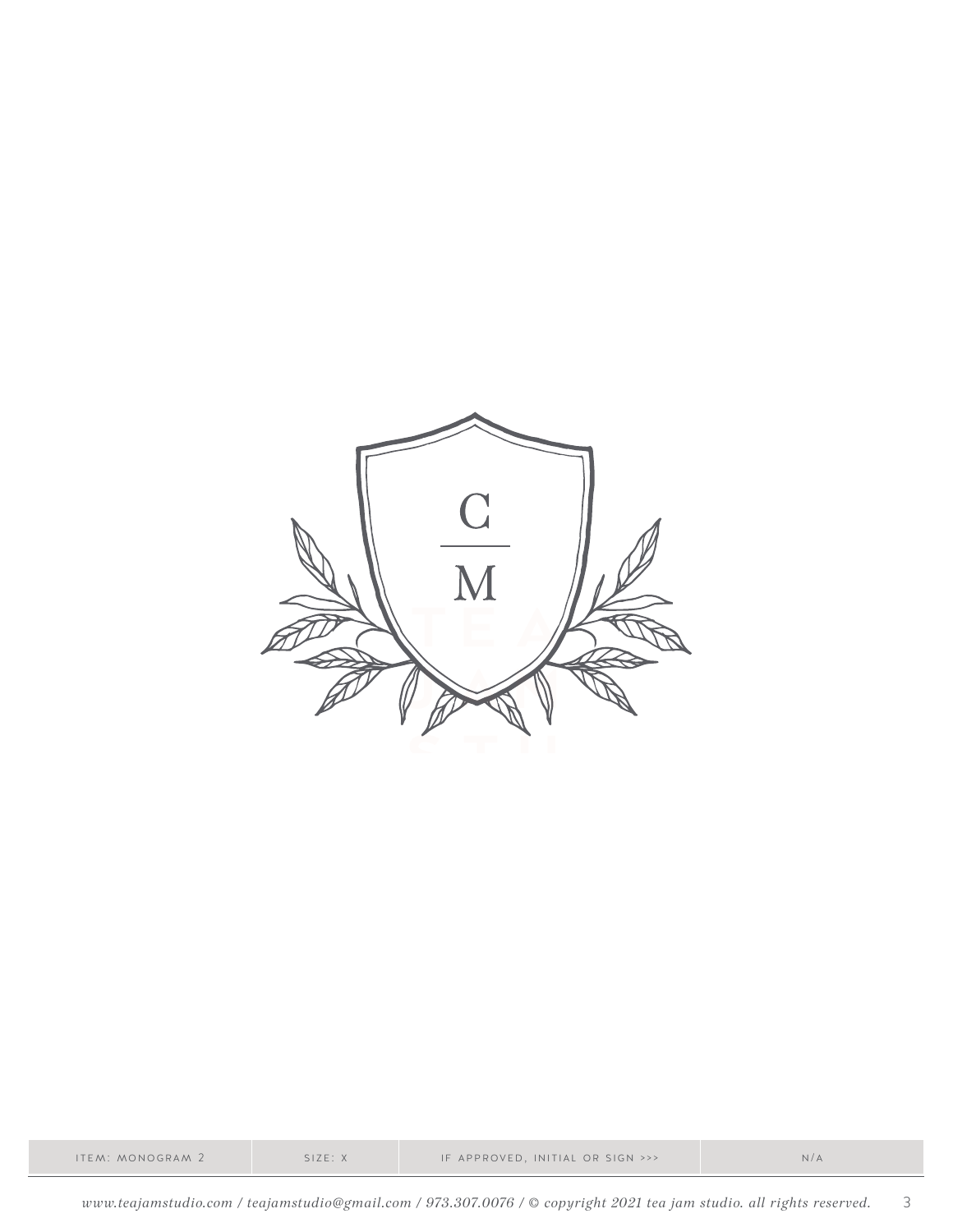

| ITEM: MONOGRAM 3 | SIZE: X | IF APPROVED, INITIAL OR SIGN >>> |  |
|------------------|---------|----------------------------------|--|
|------------------|---------|----------------------------------|--|